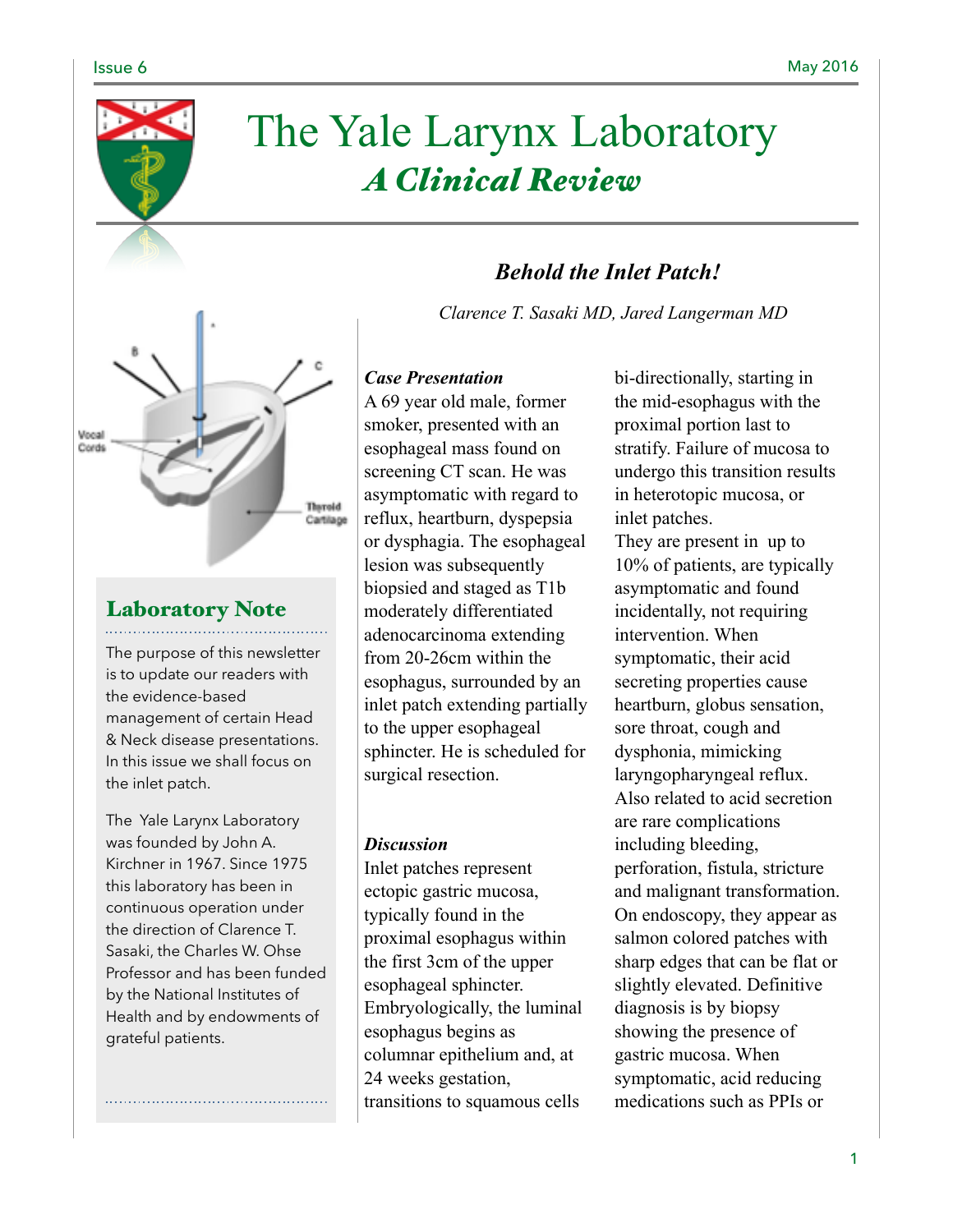

Figure 1. Esophageal inlet patch

H2 blockers, as well as ablation or resection can be helpful. Of signifiant clinical importance, as seen in our patient, is the formation of adenocarcinoma within an inlet patch, reported to occur in less than 1.5% of patches and never reported in the

pediatric population. Of the limited number of reported cases, risk factors are male gender, older age, and smoking. Dysphagia is the most common presenting symptoms and lesions are typically more advanced when found.



- Inlet patches occur in 10% of patients overall
- They consist of heterotopic gastric mucosa that can secrete acid
- Acid secreting patches can produce symptoms mimicking laryngopharyngeal reflux (globus, cough, hoarseness) in the *absence* of documented pH probe findings distally
- Diagnosis is made by esophagoscopy and biopsy
- Adenocarcinoma occurs in 1.5% of patches



Figure 2. Esophageal inlet patch



Figure 3. Ectopic gastric mucosa surrounded by normal esophageal mucosa